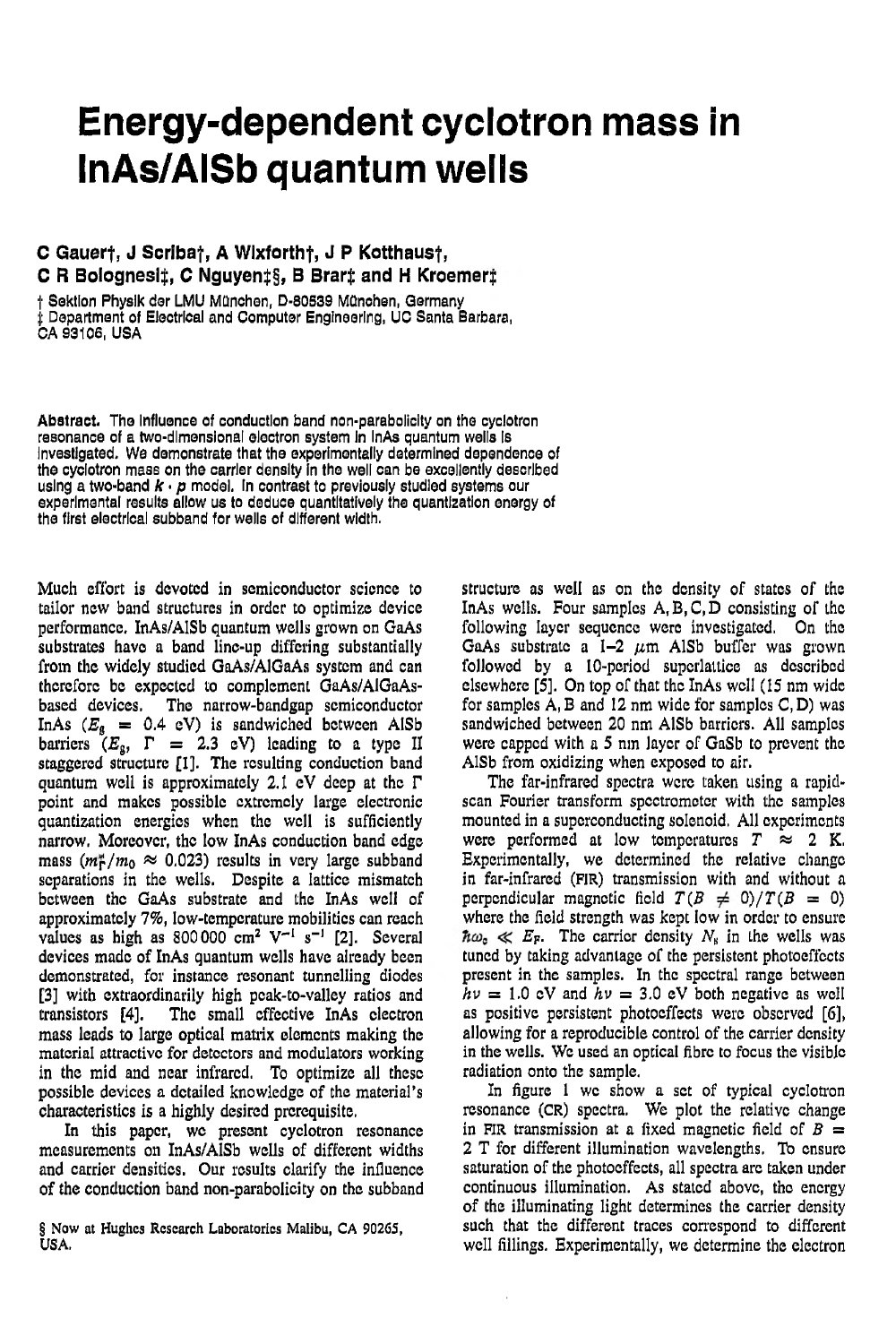

**Figure** 1. Relative transmlssion spectra of sample C taken for different carrier densities  $N_a$  at  $B = 2$  T. As the electron concentration in the **well** increases (larger area under the resonance traces) the resonance position shifts*to* lower energies corresponding*to* a higher effective mass.

concentration  $N_8$  from the oscillator strength of the resonancc while the cyclotron mass is given by thc resonance energy. Clearly, a strong dependence of both the oscillator strength and the resonance position of the CR is observed in the figure. With increasing illumination energy *h*  $\nu$  the oscillator strength decreases, indicating a decreasing carrier density in the well. At the same time the resonance shifts to higher energies, i.e. the cyclotron mass  $m_c = eB/\omega_{\text{res}}$  decreases with decreasing  $N_s$ . In general terms, this behaviour is well discussed before in great detail **171.** known for non-parabolic semiconductors and has been

However, it would be highly desirable to obtain a quantitative picture of tho situation for a strongly non-parabolic quantum well system like, for example, the non-parabolic dispersion is expected to result in a proper agreement with the cxperimental observations. GaAs is not a suitable material for such studies since it is only slightly non-parabolic and thc nccessary dispersion relation accurately makes the analysis rather cumbersome. On the other hand, InSb is strongly non-parabolic but there are no high-quality quantum wells of this material available to date. The triangular **an** appropriate choice either: firstly, the quantization energies are quite low in comparison with the Fermi energy and therefore have a small influence on the cyclotron mass. Because of the low subband energies even moderately high carrier densities invariably lead to the occupation of a second subband which hampers the study of the energy-dependent density of states in the lowest subband (electric quantum limit). Secondly, a variation of the electron concentration results in a selfconsistent change of the confining potential that makes it difficult to analyse non-parabolicity effects on InSb **MOS** capacitors **[SI.** In order to investigate quantitatively the effect of non-parabolicity on a *2DEG* one needs a strongly non-parabolic electron system confined by InAs, since here only a very accurate description of inclusion of higher conduction bands to describe the potential **so** far **realized** on InSb MOS **devices** is not

an external potential so high that sclf-consistent effects resulting from occupation with electrons can bc treated perturbatively. As we will show, InAs/AlSb is a material combination well suited to fulfil these requirements.

To interpret our data we derive the cyclotron mass from the two-band dispersion relation

$$
E(E + E_{\rm g}) = E_{\rm g} \frac{\hbar^2 (k_{\rm g}^2 + k_{\perp}^2)}{2m_0}.
$$
 (1)

Here,  $k_{\parallel}$  denotes the wavevector in the plane of the quantum well while  $k_{\perp}$  is the wavevector perpendicular to the well. The zero of the cnergy scale is taken to be at the bottom of the InAs conduction band.  $E<sub>g</sub> = 0.42$  **eV** is tho low-tcmperature bandgap energy **[9].** The other the effective mass approximation **(EMA),** i.e. assuming parabolic bands, gives the subband energy  $E_0^{\text{EMA}}$ . In the framework of the two-band model the electron energy *E* reads symbols have their usual meaning. Quantizing  $k_{\perp}$  in

$$
E = -\frac{E_{\rm g}}{2} + \sqrt{\frac{E_{\rm g}^2}{4} + E_{\rm g} E_{\rm o}^{\rm EMA} + E_{\rm g} \frac{\hbar^2 k_{\parallel}^2}{2m_{\rm o}^*}}.
$$
 (2)

It is clear from *(2)* that the clcctron energy *E* is not simply given by tine sum of tine subband energy  $E_0$  and the kinetic energy  $E_{\parallel}$  [10]. In narrow-gap semiconductors the motion parallel and perpendicular to the two-dimonsional electron gas couplo. The physical rcason for this coupling is the strong interaction between the two-differential electron gas couple. The physical<br>reason for this coupling is the strong interaction between<br>conduction and valence bands for small values of the energy gap  $E_{\rm g}$ . Experimentally, this coupling has been observed **as** a violation of the polarization selection rule for intersubband transitions [ll]. It is only in the limit of  $E_{g} \gg E_{0}$ ,  $E_{\parallel}$  that the energies  $E_{0}$  and  $E_{\parallel}$  can simply of  $E_8 \gg E_0$ ,  $E_{\parallel}$  that the energies  $E_0$  and<br>be added to give the electron energy  $E$ .

In the semiclassical approach the Fermi velocity is eiven bv

$$
\nu_{\rm F} = \frac{1}{\hbar} \frac{\partial E}{\partial k_{\parallel}} = \frac{E_{\rm g}}{E_{\rm g} + 2E} \frac{\hbar k_{\parallel \rm F}}{m_0^*} \tag{3}
$$

which leads via the Lorentz force law  $\hbar k = ev_F B$  to the relation for tho cyclotron resonance frequency

$$
\omega_{\rm c} = 2\pi \frac{\dot{k}}{2\pi k_{\parallel \rm F}} = \frac{E_{\rm g}}{E_{\rm g} + 2E} \frac{eB}{m_{\rm o}^*} = \frac{eB}{m_{\rm c}^*} \tag{4}
$$

where

$$
m_c^* = \frac{E_g + 2E}{E_g} m_0^* \tag{5}
$$

is the cyclotron resonance effective mass. Here  $E$  is given by **(2).**

The above equations allow us to obtain an analytical expression for the dependence of the cyclotron mass on the carrier density with the energy of the first subband  $E_0^{\text{BMA}}$  being the only fit parameter

$$
m_c^* = \frac{2m_0^*}{E_s} \sqrt{\frac{E_g^2}{4} + E_g E_0^{\text{EMA}}} + E_g \frac{\pi \hbar^2 N_s}{m_0^*}.
$$
 (6)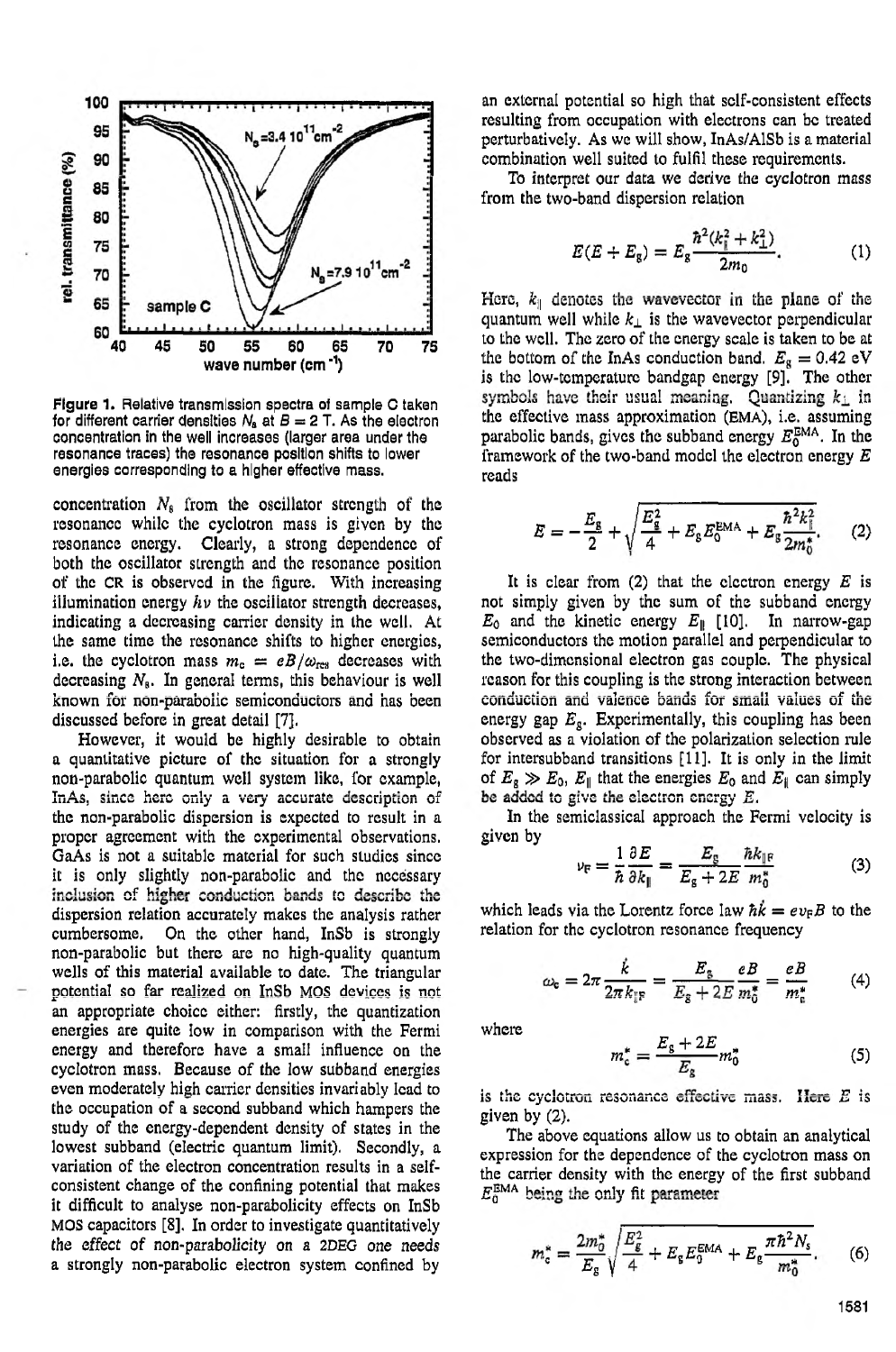According to (6) the subband energy  $E_0^{\text{EMA}}$  determines the slope of the  $m_c$  versus  $N_s$  curve as well as the value  $m_c(N_s) = 0$ . As in the experimental data, high subband energies as expected for narrow wells lead to larger values  $m_c(N_s = 0)$  and to a weaker dependence of the cyclotron mass  $m_c$  on the carrier density  $N_s$ .

It can be shown quite generally that the energydependent density of states mass  $m_{\text{D}}^*$  defined by

$$
D(E) = \frac{m_D^*}{\pi \hbar^2} \tag{7}
$$

is identical to the cyclotron mass, i.e. within the framework of a two-band model  $m_{\text{D}}^*$  is also given by *(6).*

A critical measure of the validity of the above model is the degree to which it gives a correct description of the  $m_c(N_s)$  dependence, i.e. the non-parabolic density of states. We find that the data can be described excellently by the two-band model up to carrier densities as high as  $1.3 \times 10^{12}$  cm<sup>-2</sup> (figure 2). We obtain ground state subband energies of  $E_0^{\text{EMA}}$  (12 nm) = 96 meV and  $E_0^{\text{EMA}}$  $(15 \text{ nm}) = 58 \text{ meV}$  from the best fit. These values can be compared with the ground state subband energies  $E_0^{\text{np}}$ that are deduced in the two-band model **(1)** taking nonparabolicity and  $k_{\parallel}=0$  into account

$$
E_0^{\text{EMA}} = E_0^{\text{np}} \left( 1 + \frac{E_0^{\text{np}}}{E_g} \right). \tag{8}
$$

The results are  $E_0^{np}$  (12 nm) = 81 meV and  $E_0^{np}$  $(15 \text{ nm}) = 52 \text{ meV}$  which are in very good agreement with values derived previously **[12-14].** Thus the measurement of the carrier-density-dependent cyclotron mass allows, **us** to derive the absolute value of the ground state energy at  $N_s = 0$ . Intersubband transition and interband transition experiments, on the other hand, reveal the energetic difference between two energy levels. Intersubband absorption measurements on 15 nm wide InAs/AlSb quantum' wells [l5] give subband spacings of approximately 100 meV which is also in good agreement with multiband calculations [12-141. Combining the different methods one can thus test the theoretical predictions of the energy ladder in InAs/AlSb quantum wells experimentally.

Our data can be interpreted in such a straightforward way only because for InAs/AlSb quantum wells the selfconsistent band bending has, to a first approximation, no effect on the cyclotron mass. This is because the quantum well barrier is 2.1 eV high at the  $\Gamma$  point so that the external potential is essentially independent of the canier density. It can be shown that for such deep potential wells first-order perturbation theory gives subband energies which hardly deviate from the selfconsistent result up to electron concentrations as high as in our experiments. This means that as long as firstorder perturbation theory describes the subband energies sufficiently accurately the self-consistent potential does not influence the energy-dependent cyclotron mass.

In [16] it is claimed that the cyclotron mass should depend sensitively on the strain present in the structure.



**Figure 2.** The best fit of the data to the theoretical  $m_e^*(N_s)$ curve. The only fit parameter is the subband energy. Samples**A,** B and C, D are denoted by the open symbols. The full squares show cyclotron masses of four different 15nm wide quantumwells **grown** on GaSb buffers. The  $m<sub>s</sub>(N<sub>s</sub>)$  dependence of the data can be well described by the very same parameters used for quantum wells grown on AlSb buffers.

In InAs/AISb the strain results from the lattice mismatch between the pseudomorphically grown InAs well and the buffer layers. To clarify this point we have measured the cyclotron resonance also on four different samples grown not on AlSb buffers  $(e_{xx} = 1.27\%)$  but on GaSb buffers  $(e_{xx} = 0.62\%)$ . These samples are otherwise almost identical to the ones grown on AlSb buffers described above. As shown in figure 2 there is no systematic deviation of the cyclotron mass when comparing the two sets of samples. This leads **us** to conclude that the strain dependence of the cyclotron mass caused by different buffer layers is but very little in our samples and can therefore be neglected.

In summary, we have shown that a simple two-band model describes the electron dispersion in InAs/AlSb quantum wells very accurately provided that nonparabolicity effects are properly taken into account. The analysis is greatly facilitated by the fact that for such high external potentials as in InAs wells self-consistent effects can be neglected. We derive absolute values of the ground state energies for wells with  $N_s = 0$  from our experiments that are in good agreement with theoretical models based on a multiband approach.

## **Acknowledgments**

The work in Munich was sponsored by the Volkswagen Stiftung. The Santa Barbara group gratefully acknowledges support from the Office of Naval Research and from QUEST, the **NSF** Science and Technology Center for Quantized Electronic Structures (grant **DMR** 91- 20007).

## **References**

[I] Tuttle **G,Kroemer H and English <sup>J</sup> H** 1989*J. Appl. Phys.* **65 5239**